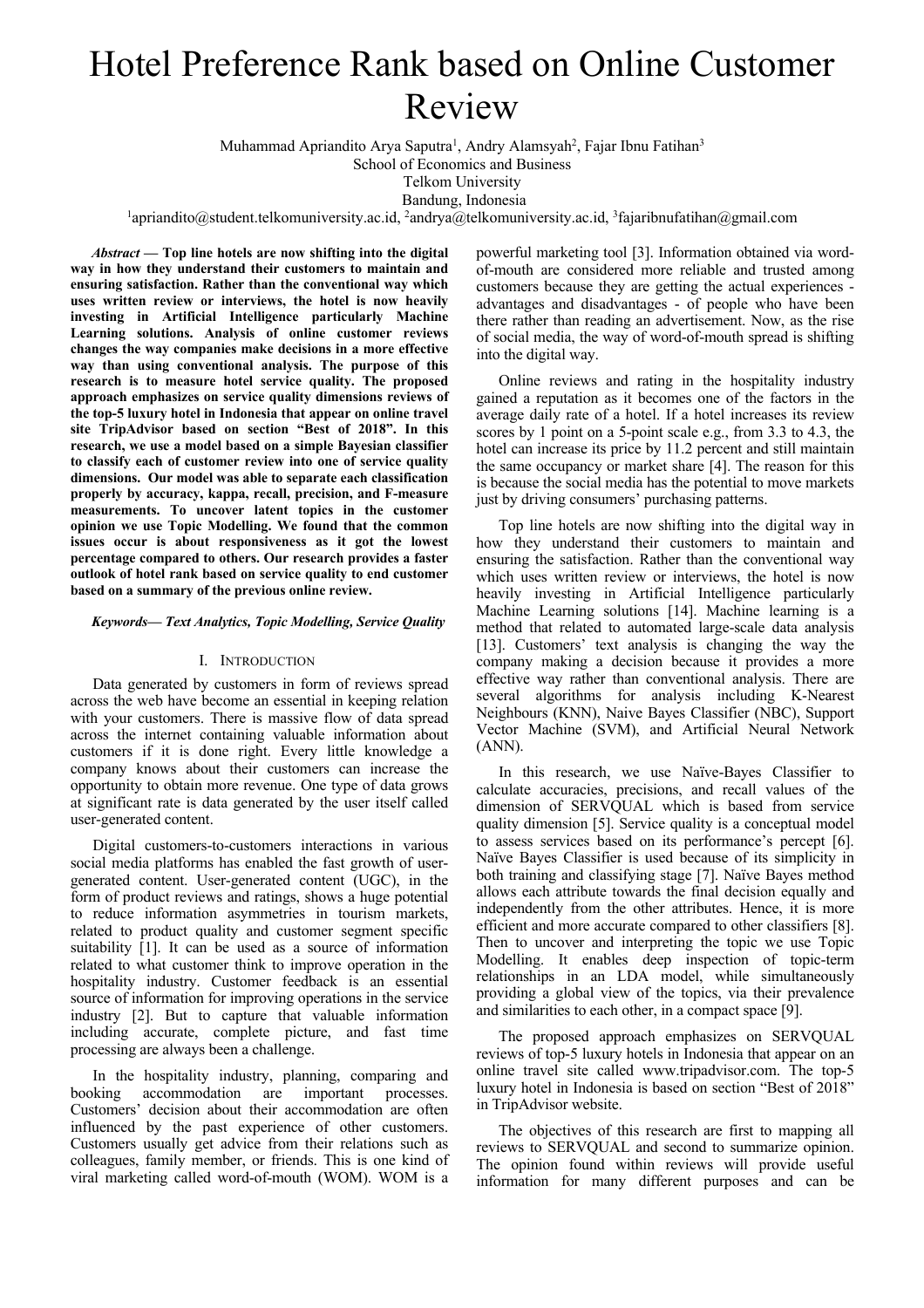categorized into several dimensions. By getting a clearer picture of what customers' thought, hotels may identify areas where customers are satisfied or dissatisfied, and devise strategies for enhancing the quality of service and gain more revenue.

# II. LITERATURE REVIEW

### *A. Text Analytics*

A term that describes technology and process both, a mechanism for knowledge discovery applied to documents, a means of finding value in text. Solutions mine documents and other forms of 'unstructured' data. It analyses the linguistic structure and applies statistical and machinelearning techniques to discern entities such as names, dates, places, terms, and their attributes as well as relationships, concepts, and even sentiments. It extracts these 'features' to databases for further analysis and automates classification and processing of source documents. It exploits visualization for exploratory analysis of discovered information.

## *B. Naïve-Bayes Classifier*

Naïve-Bayes is a simple Bayesian classifier. Naïve-Bayes classifiers assume that the effect of an attribute value on a given class is independent of the values of the other attributes. This assumption is called class-conditional independence. It is made to simplify the computations involved and, in this sense, is considered "naïve" [10]. The advantage of this algorithm is that it only requires a small amount of training data to predict the means and variances of the variables for classification [11].

# *C. Text classification performance evaluation*

The performance evaluation was conducted to test the results of classification by measure the performance of the system that has been created. The measurement can be done by confusion matrix method as follow:

|                  |                    | Actual                       |                        |  |
|------------------|--------------------|------------------------------|------------------------|--|
|                  |                    | <b>Success</b>               | <b>Not Success</b>     |  |
| <b>Predicted</b> | <b>Success</b>     | True Positive<br>(TP)        | False Negative<br>(FN) |  |
|                  | <b>Not Success</b> | <b>False Positive</b><br>FP) | True Negative          |  |

TABLE I. CONFUSSION MATRIX

- TP (True Positives): class predicted by the predicted positive and negative grade classification system.
- TN (True Negatives): class predictable and predicted negative by a negative grade classification system.
- FP (False Positives): class predicted by the negative but positive grade classification system.
- FN (False Negatives): positive grade but predicted by negative grade classification system.

Mathematical equations and explanations of the above parameters are described below:

• Recall: this measurement to identify how many methods can remember with the correct grouping of text.

$$
Recall = \frac{TP}{TP + FN}
$$
 (1)

Precision: the ratio of measurement on how appropriate the method of textual classification in predicting text.

$$
Precision = \frac{TP}{TP + FP}
$$
 (2)

• Accuracy: in order to test the accuracy of the text classification method that has been made.

$$
Accuracy = \frac{TP + TN}{TP + FP + TN + FN}
$$
 (3)

• F-Measure: F-Measure is a combination of measurements of precision and recall.

$$
F-Measure = 2 \times \frac{Precision \times Recall}{Precision + Recall} \tag{4}
$$

Kappa: Kappa is used to measure agreement between each pair of annotators in which the annotator is used to assess the making of a text classification method.

$$
K = \frac{P(A) - P(E)}{1 - P(E)}\tag{5}
$$

Classification methods that show the quality and performance of text classification methods that have been constructed by researchers. If the value of kappa is more than 0.75 then the text classification method can be concluded very well [17].

TABLE II. AGREEMENT MEASURE FOR CATEGORICAL DATA

| Kappa Score    | <b>Description</b> |
|----------------|--------------------|
| ${}< 0.00$     | Poor               |
| $0.00 - 0.20$  | Slight             |
| $0.021 - 0.40$ | Fair               |
| $0.41 - 0.60$  | Moderate           |
| $0.61 - 0.80$  | Substantial        |
| $0.81 - 1.00$  | Almost Perfect     |

### *D. Topic modelling*

A topic model is a statistical model used to identify the latent topics that occur in a collection of text documents; topic modelling is therefore often considered to be a text mining tool for the discovery of hidden semantic structures in a text body [12].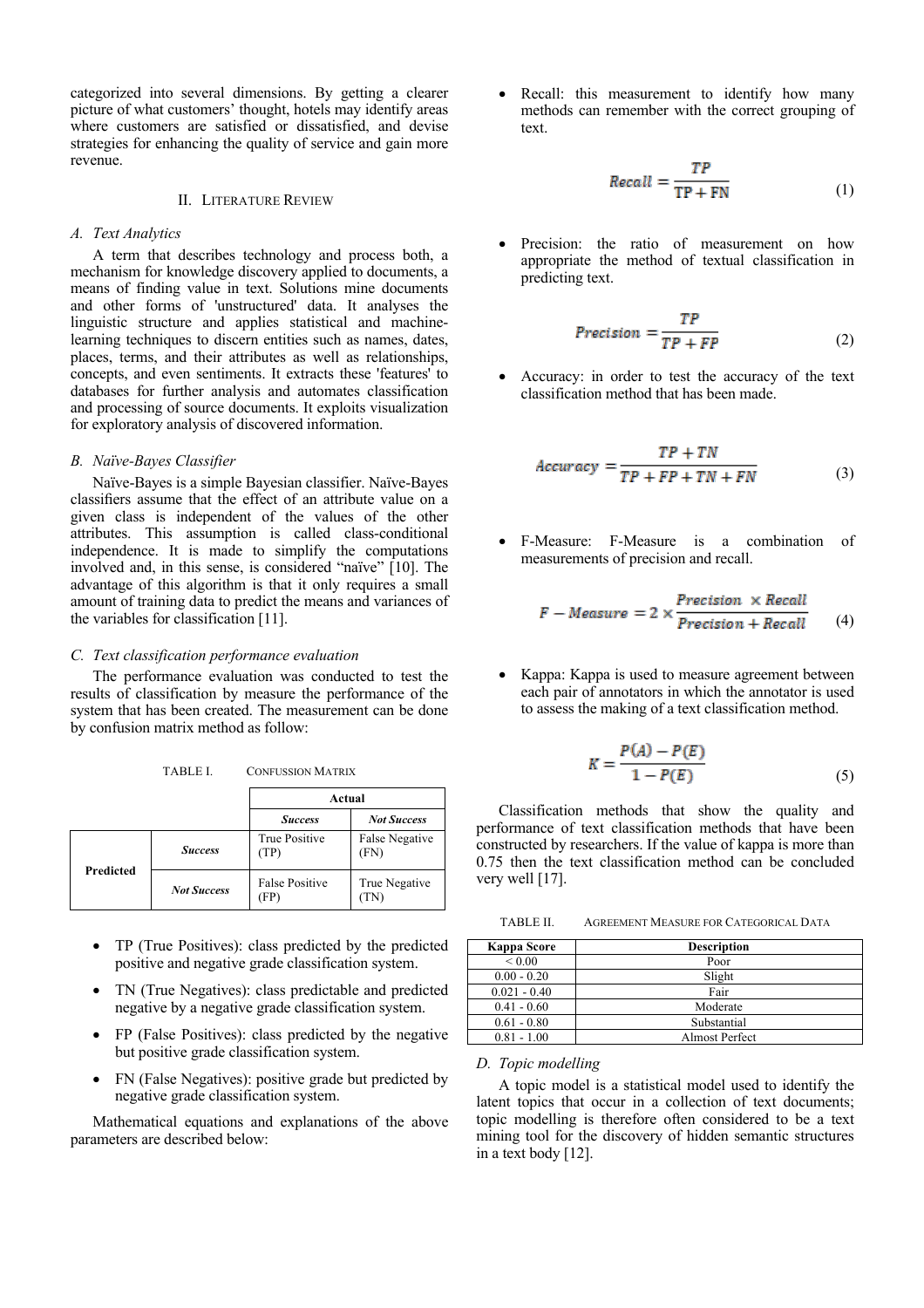As in this research, we use the simplest topic model which is LDA - it helps to identify the topical features of documents by postulating that documents are described by a topic distribution and that each topic is made up of a distribution of words [8]. The idea behind LDA is to model documents as arising from multiple topics, where a topic is defined to be a distribution over a fixed vocabulary of terms [13]. LDA casts this intuition into a hidden variable model of documents. Hidden variable models are structured distributions in which observed data interact with hidden random variables. With a hidden variable model, the practitioner posits a hidden structure in the observed data and then learns that structure using posterior probabilistic inference [13].

#### III. METHODOLOGY

The research stages are divided into 4. Each stages describe activity in doing the research. Data collection talks about activity in collecting the data. Second stage is preprocessing data which is preparing the data to be analysed. Data classification talks about data classifying. Topic modelling talks about visualizing the topic of data in each document.



Fig. 1. Research Stages

## *A. Data Collection*

The data is crawled from TripAdvisor website. The data period is from the very first review until February 2018 with total number of data collected 7,259 reviews.

#### *B. Data Pre-processing*

Pre-processing activities through 3 processes namely, tokenization, filtering and stemming. Tokenize serves to remove all non-letter characters and to divide a text into small, meaningful elements such as sentences and words. Stem is a process to convert the word to its original word. Filter stop words serves to eliminate unnecessary words in tweet. In addition, there is a determination of weighting options, and for this study used TF-IDF.

# *C. Data Classification using NBC*

The data are divided into 2, training data and testing data. The ratio for each is 30%:70% [7]. The data extracted randomly to build the training dataset for the classifier and the rest is for test data. We use 5 training data and each hotel is different. The categorization of each sentence to SERVQUAL dimensioning can be seen in table 3.

## TABLE III. CATEGORY CLASSIFICATION

| Text                                                                          | <b>Dimension</b> |
|-------------------------------------------------------------------------------|------------------|
| The staffs are beyond brilliant, each one genuinely<br>Lovely and so helpful. | Assurance        |
| Staffs greet by name.                                                         | Empathy          |
| Very attentive and pro-active staffs                                          | Responsiveness   |
| This is an amazing hotel in the jungle with<br>beautiful view.                | Tangible         |

*D. Topic Modelling*

Data used for topic modelling is divided into each hotel. The tool used is pyLDAvis package in Python language.

#### IV. RESULTS

## *A. Classification Results*

Accuracy, kappa, precision, recall and F-measure are methods used for evaluating the performance of sentiment analysis. The performance evaluation results of category are followed.

| Hotel                                    | Accuracy | Kappa | <b>Precision</b> | Recall                 | <b>F-Measure</b> |
|------------------------------------------|----------|-------|------------------|------------------------|------------------|
| Mandapa, A<br>Ritz Carlton<br>Reserve    | 84.09%   | 0.786 | 86.06%           | 85.46<br>$\frac{0}{0}$ | 85.76%           |
| Komaneka at<br>Tanggayuda                | 73.81%   | 0.646 | 71.22%           | 73.52<br>$\frac{0}{0}$ | 72.35%           |
| Viceroy                                  | 73.33%   | 0.639 | 77.77%           | 72.39<br>$\frac{0}{0}$ | 74.98%           |
| Katamama                                 | 87.65%   | 0.835 | 89.43%           | 87.46<br>$\frac{0}{0}$ | 88.52%           |
| Jamahal,<br>Private<br>Resort and<br>Spa | 86.41%   | 0.814 | 86.37%           | 85.62<br>$\frac{0}{0}$ | 86.03%           |

Based on Table 4 above, it shows that the results of sentiment classification using NBC have a good accuracy percentage. This proved by the kappa score of each company generated by NBC stands between 0.61-0.80 which classified as substantial agreement. The F-measure from each hotel is showing the harmonization of precision and recall values from the classification process works well. The interaction that related to each hotel is mapped to understand the classification. The table 5 below shows the classification percentage of each category.

TABLE V. CLASSIFICATION RESULT BASED ON CATEGORY

| Hotel                                    | <b>Assurance</b> | Empathy | <b>Responsive</b> | <b>Tangibles</b> |
|------------------------------------------|------------------|---------|-------------------|------------------|
| Mandapa, A<br>Ritz-Carlton<br>Reserve    | 49%              | 16%     | $5\%$             | 30%              |
| Komaneka at<br>anggayuda                 | 35%              | 8%      | 10%               | 47%              |
| Viceroy                                  | 7%               | 13%     | 24%               | 56%              |
| Katamama                                 | 39%              | 11%     | $4\%$             | 46%              |
| Jamahal.<br>Private<br>Resort and<br>Spa | 26%              | 32%     | $4\%$             | 38%              |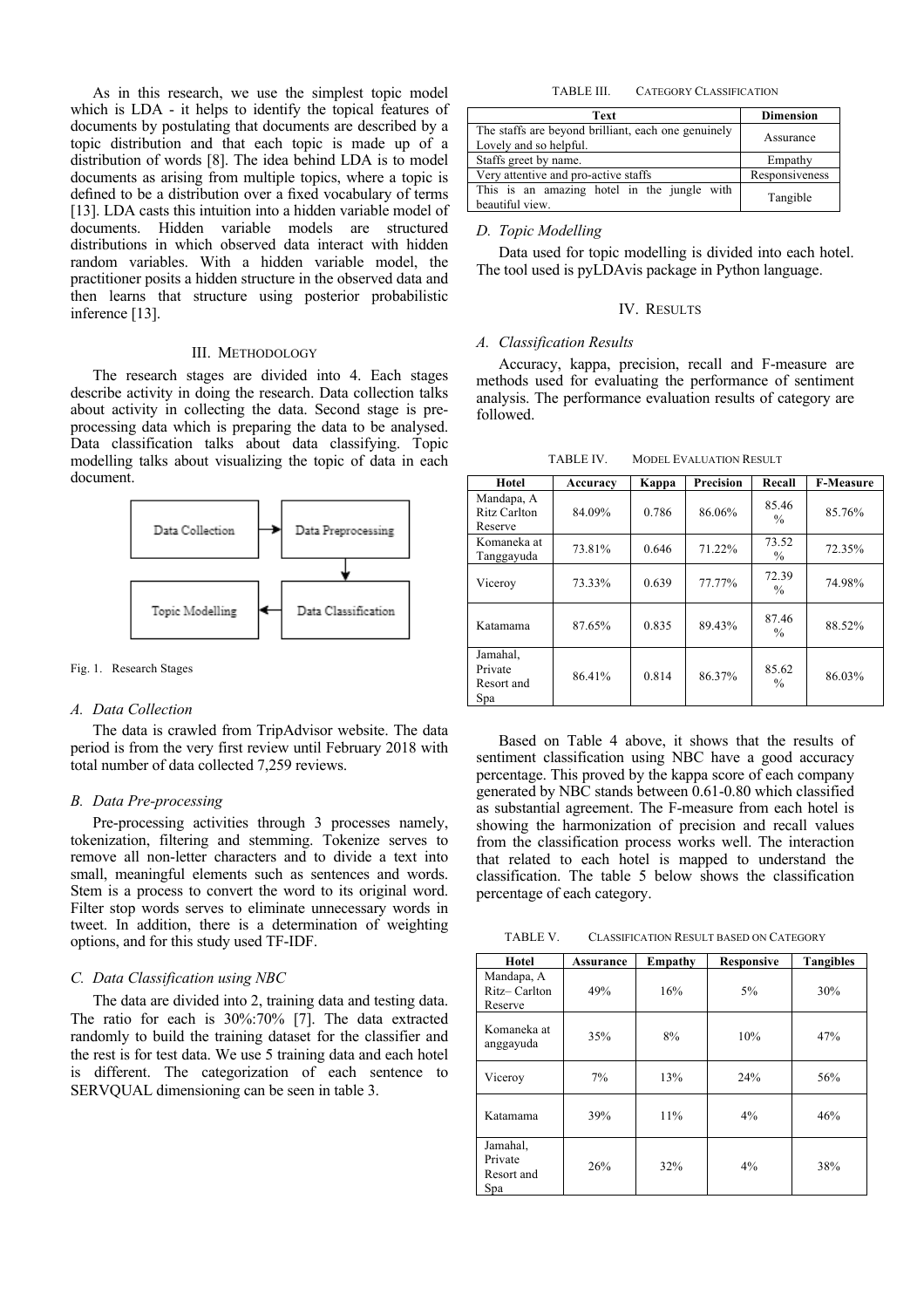# *B. Topic Modelling Result*

The blue bar width represents the broad frequency of each term, and the width of the red bar represents the specific frequency of the topic for each term. There is a slider in each of the picture (in the tools) in which allow users to hover the  $\lambda$  which can alter the rankings of terms to help to interpret the topic. By comparing the widths of the red and blue bars for a given term, users can quickly understand whether a term is highly relevant to the selected topic because of its lift (a high ratio of red to blue), or its probability (absolute width of red) [9].



Fig. 2. Mandapa Hotel Topic Modelling Result

In figure 2 for the Mandapa Hotel, based on the top-3 words the topic mainly talks about "the service by the staff".



Fig. 3. Komaneka Hotel Topic Modelling Result

For the Komaneka Hotel, in figure 3 the topic mainly talks about "the pool in the villa".



Fig. 4. Viceroy Hotel Topic Modelling Result

In figure 4, for Viceroy Hotel, topic mainly talk about "the breakfast at the restaurant and the spa".



Fig. 5. Katamama Hotel Topic Modelling Result

In figure 5, for Katamama Hotel, the main topic talk about "the staff breakfast and Seminyak".



Fig. 6. Jamahal Hotel Topic Modelling Result

And the last, in figure 6. The main topic about Jamahal Hotel is "the beach pool and jamahal".

# V. CONCLUSION

In this research, data classification is capable to separate each service quality dimension properly. It is proven by the percentage of Accuracy, Kappa, Recall, Precision, and F-Measure. To uncover latent topics in the opinion author employ topic modelling. We found in each hotel, the common issues occur is about responsiveness as this dimension got the lowest percentage compared to other dimensions. For each hotel the issues are varied. Mandapa got the lowest percentage for responsiveness. Komaneka is low in the empathy. For Viceroy the assurance needs to be improved. Katamama and Jamahal got the same issue in which low in responsiveness as well. After knowing the lowest dimension of each hotel, we can relate to the topic mostly discuss in each hotel from the topic of review that we have uncovered.

#### **REFERENCES**

- [1] G. Eason, B. Noble, and I. N. Sneddon, "On certain integrals of Lipschitz-Hankel type involving products of Bessel functions," Phil. Trans. Roy. Soc. London, vol. A247, pp. 529–551, April 1955. *(references)*
- [2] Schmunk. S., Hopken. W., Fuchs. M., and Lexhagen M, "Sentiment Analysis: Extracting Decision-Relevant Knowledge from UGC" Information and Communication Technologies in Tourism, Proceedings of the International Conference, 2014.
- [3] Han. J. H., Mankad. S., Gavirneni. S., Verma. R, What Guests Really Think of Your Hotel: Text Analytics of Online Customer, Reviews CHR Reports, 2016.
- [4] Kotler. P., Keller K.L. Marketing Management 15th Edition New York (Pearson Education), 2016, pp. 645-64.
- [5] Anderson. C, The Impact of Social Media on Lodging Performance CHR Reports, 2012.